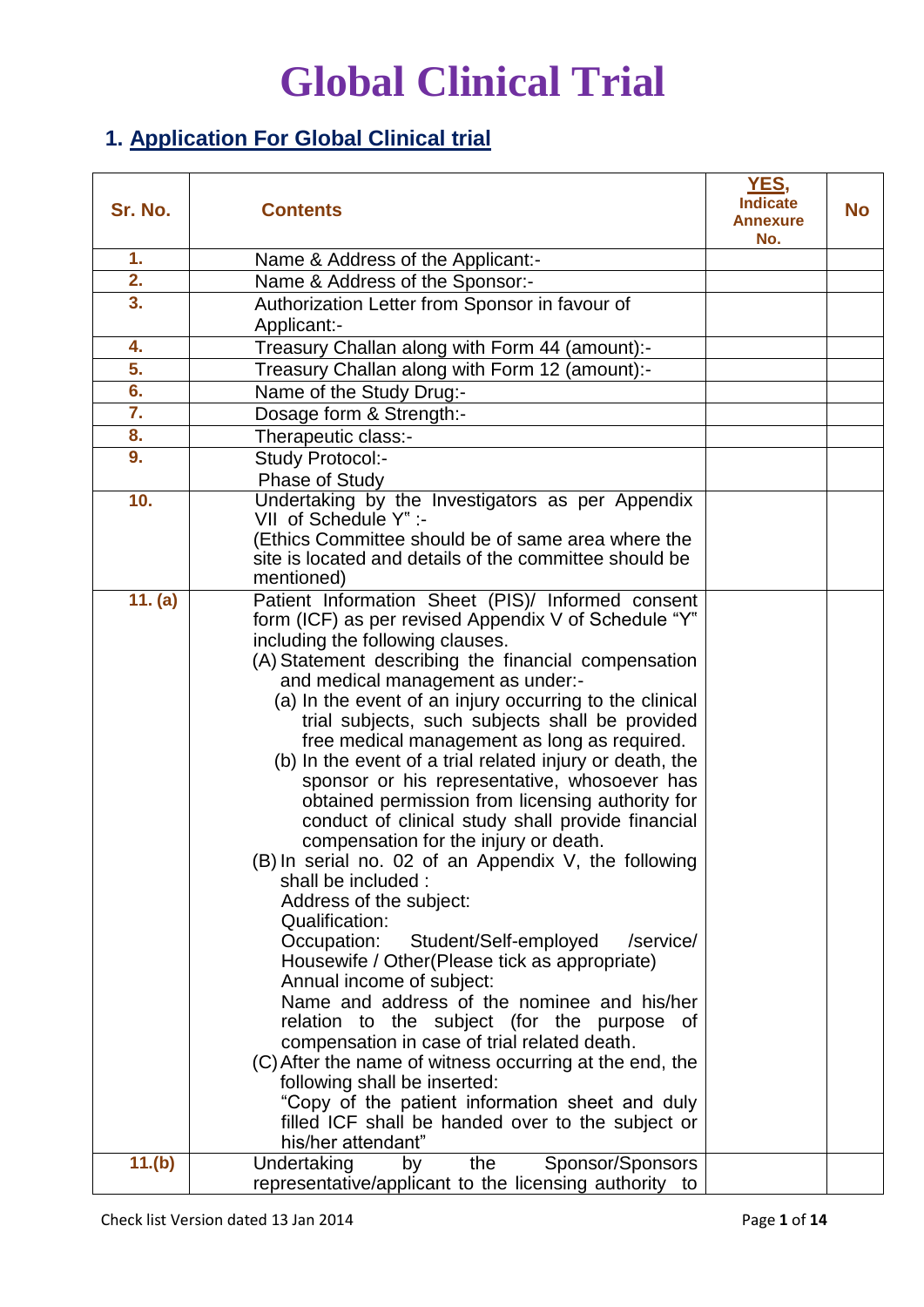|            | provide medical management and compensation in                                                      |  |
|------------|-----------------------------------------------------------------------------------------------------|--|
|            | case of clinical trial related injury or death for which                                            |  |
|            | subjects are entitled to compensation as required                                                   |  |
|            | under rule 122DAB (6).                                                                              |  |
| 11.(c)     | Declaration regarding financial status of the applicant                                             |  |
|            | vis-à-vis medical management and compensation to                                                    |  |
|            | be paid to the trial participants (in case of injury or                                             |  |
|            | death in clinical trial).                                                                           |  |
| 12.        | Justification for conducting the study in India:-                                                   |  |
| 13.        | Details of Export of Biological Samples:-                                                           |  |
| 14.        | Application for Export NOC for biological samples                                                   |  |
| 15.        | List of Investigators in India including site Address(es)                                           |  |
|            | (a) Trial sites detail (whether it is equipped with                                                 |  |
|            | super specialty or multi-specialty facilities and                                                   |  |
|            | emergency facilities with Institutional ethics<br>committee)                                        |  |
|            | Furnish details on the total number of trials<br>(b)                                                |  |
|            |                                                                                                     |  |
|            | being undertaken currently by the proposed                                                          |  |
|            | Investigator.<br>Name(s) of the Participating Countries                                             |  |
| 16.<br>17. | Total Number of patients to be enrolled globally                                                    |  |
| 18.        | Total Number of patients to be enrolled in India                                                    |  |
| 19.        | Status of Drug in India & other countries:-                                                         |  |
|            | (Whether new drug in India or an already approved                                                   |  |
|            | molecule)                                                                                           |  |
| 20.        |                                                                                                     |  |
|            | a. Present status of proposed study in other                                                        |  |
|            | participating countries.                                                                            |  |
|            | b. In case of premature termination/closeout of the                                                 |  |
|            | study in other participating countries submit                                                       |  |
|            | reasons thereof.                                                                                    |  |
| 21.        | If any Clinical trial of the Investigational Product has                                            |  |
|            | been Withdrawn/discontinued in any country or                                                       |  |
|            | rejected/refused by any Regulatory Agency if so                                                     |  |
| 22.        | details of the same.                                                                                |  |
|            | Approvals of the proposed protocol from other<br>participating countries (Notification to USFDA and |  |
|            | IRB Approvals in case USA is a participating                                                        |  |
|            | country).                                                                                           |  |
| 23.        | Ethics Committee approvals if available:-                                                           |  |
|            | (Ethics Committee should be in same area where the                                                  |  |
|            | site is located)                                                                                    |  |
| 24.        | Investigators Brochure:-                                                                            |  |
| 25.        | Investigational Medicinal Products Dossier (IMPD):                                                  |  |
| 25(a)      | Information on active Ingredients:                                                                  |  |
|            | Drug information (Generic Name, Chemical Name<br>or                                                 |  |
|            | INN) Physicochemical Data including:                                                                |  |
|            | i. Chemical name and Structure - Empirical formula,                                                 |  |
|            | Molecular weight                                                                                    |  |
|            | ii. Analytical Data: Elemental analysis, Mass spectrum,                                             |  |
|            | NMR spectra, IR spectra, UV spectra, Polymorphic                                                    |  |
|            | identification                                                                                      |  |
|            | iii. Stability Studies: Data supporting stability in the intended                                   |  |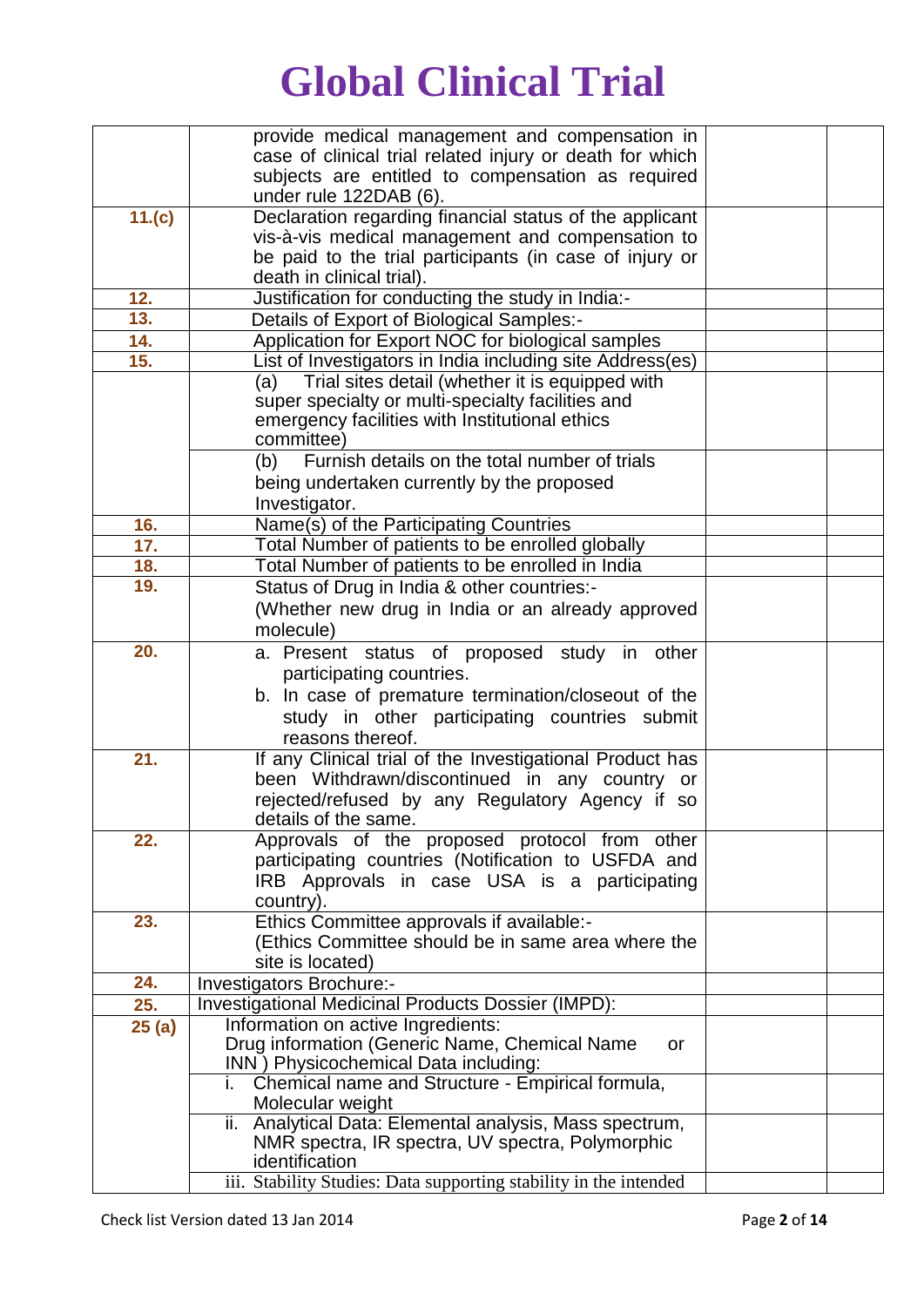|       | container closure system for the duration of the clinical                                                                 |  |
|-------|---------------------------------------------------------------------------------------------------------------------------|--|
|       | trial.                                                                                                                    |  |
|       | iv. Certificate of Analysis (COA):-                                                                                       |  |
|       | v. Name and address of manufacturing sites for the                                                                        |  |
|       | experimental drug.                                                                                                        |  |
|       | vi. GMP status of the manufacturing site(s) and for the                                                                   |  |
|       | Investigational products (enclose copy of relevant                                                                        |  |
|       | regulatory approvals).                                                                                                    |  |
|       | vii. Package insert (If the drug is marketed in any Country)                                                              |  |
|       | Note: While adequate chemical and pharmaceutical                                                                          |  |
|       | information should be provided to ensure the proper                                                                       |  |
|       | identity, purity, quality $\&$ strength of the investigational<br>product, the amount of information needed may vary with |  |
|       | the Phase of clinical trials, proposed duration of trials,                                                                |  |
|       | dosage forms and the amount of information otherwise                                                                      |  |
|       | available                                                                                                                 |  |
|       | • For biological drugs relevant characterization                                                                          |  |
|       | information shall be submitted.                                                                                           |  |
| 25(h) | Data on Formulation:                                                                                                      |  |
|       | i. Dosage form                                                                                                            |  |
|       | ii. Composition                                                                                                           |  |
|       | iii. Master manufacturing formula                                                                                         |  |
|       | iv. Details of the formulation (including inactive                                                                        |  |
|       | ingredients)                                                                                                              |  |
|       | v. In process quality control check                                                                                       |  |
|       | vi. Finished product specification & Method of                                                                            |  |
|       | Analysis                                                                                                                  |  |
|       | vii.<br>Certificate of analysis                                                                                           |  |
|       | viii. Excipient compatibility study                                                                                       |  |
|       | ix. Validation of the analytical method                                                                                   |  |
|       | x. Stability Studies: Data supporting stability in the                                                                    |  |
|       | intended container closure system for the duration of                                                                     |  |
|       | the clinical trial                                                                                                        |  |
| 26.   | Affidavit declaring that the information about study                                                                      |  |
|       | drug as mentioned in Investigators Brochure is correct                                                                    |  |
|       | and based on available facts:-                                                                                            |  |
| 27.   | As per the protocol, whether the subjects will receive                                                                    |  |
|       | the Standard Care. (Give declaration)                                                                                     |  |
| 28.   | Affidavit declaring that the study has not been discontinued                                                              |  |
|       | in any country. In case of discontinuation the reasons for                                                                |  |
|       | such a discontinuation would be communicated:-                                                                            |  |
| 29.   | Details of the contract entered by the sponsor with the                                                                   |  |
|       | investigator/institutions with regard to financial support,                                                               |  |
|       | amount of fees, honorarium, payments in kind etc. to be                                                                   |  |
|       | paid to the investigator.                                                                                                 |  |
|       | In case no contract has yet been entered with any                                                                         |  |
|       | Investigator / Institution, plan for financial support, fees,                                                             |  |
|       | honorarium, and payments in kind etc. to be paid to the                                                                   |  |
|       | investigator.                                                                                                             |  |
| 30.   | Undertaking by the sponsor for application of marketing<br>authorization in India after successful completion of clinical |  |
|       | trial.                                                                                                                    |  |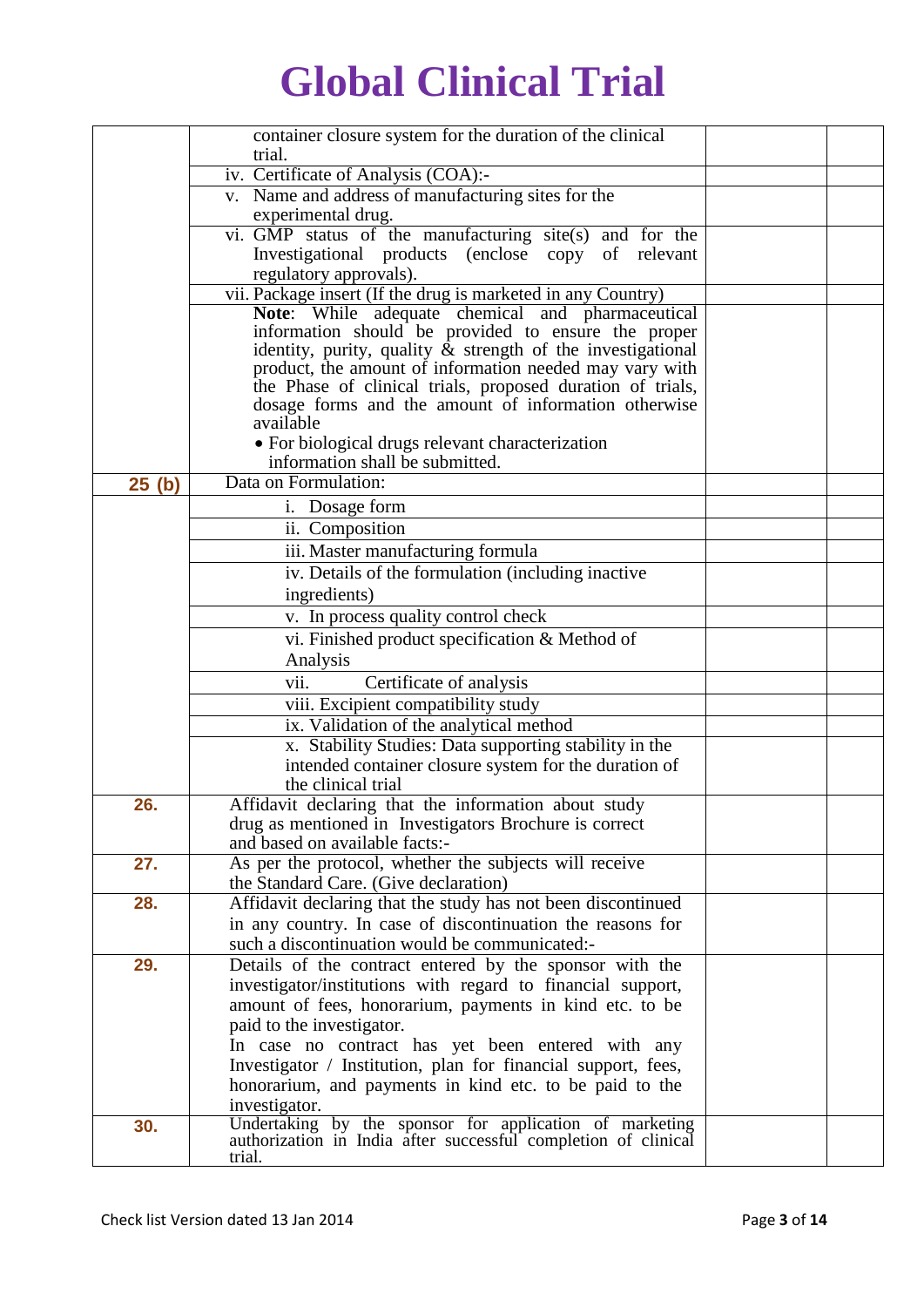| 31.    | <b>Pre-Clinical and Clinical data</b>                                                                                                                                                                                            |  |
|--------|----------------------------------------------------------------------------------------------------------------------------------------------------------------------------------------------------------------------------------|--|
| 31.(A) | <b>Pre-Clinical data</b>                                                                                                                                                                                                         |  |
| (a)    | <b>Animal Pharmacological Data:-</b>                                                                                                                                                                                             |  |
|        | Summary                                                                                                                                                                                                                          |  |
|        | Specific pharmacological actions                                                                                                                                                                                                 |  |
|        | General pharmacological actions                                                                                                                                                                                                  |  |
|        | Follow-up and Supplemental Safety Pharmacology Studies                                                                                                                                                                           |  |
|        | Pharmacokinetics: absorption, distribution; metabolism; Excretion                                                                                                                                                                |  |
| (b)    | <b>Animal Toxicological Data As Per Schedule Y:</b>                                                                                                                                                                              |  |
|        | a) systemic toxicity studies,                                                                                                                                                                                                    |  |
|        | i. single dose toxicity                                                                                                                                                                                                          |  |
|        | ii. repeated dose toxicity                                                                                                                                                                                                       |  |
|        | b) Male Fertility Study                                                                                                                                                                                                          |  |
|        | c) Female Reproduction and Developmental Toxicity                                                                                                                                                                                |  |
|        | studies for all drugs proposed to be studied or used in                                                                                                                                                                          |  |
|        | women of child bearing age)                                                                                                                                                                                                      |  |
|        | d) Local toxicity                                                                                                                                                                                                                |  |
|        | Dermal toxicity (for products meant for topical<br>İ.<br>(dermal) application)                                                                                                                                                   |  |
|        | Ocular toxicity (for products meant for ocular<br>ii.<br>instillation)                                                                                                                                                           |  |
|        | iii.<br>Inhalation toxicity (conducted with the formulation<br>proposed to be used via inhalation route)<br>Vaginal toxicity (for products meant for topical<br>iv.                                                              |  |
|        | application to vaginal mucosa)<br>Photo allergy or dermal photo toxicity (required if<br>v.<br>the drug or a metabolite is related to an agent<br>causing photosensitivity or the nature of action<br>suggests such a potential) |  |
|        | Rectal tolerance test (For all preparations meant<br>vi.<br>for rectal administration)                                                                                                                                           |  |
|        | Genotoxicity<br>e)                                                                                                                                                                                                               |  |
|        | Allergenicity/Hypersensitivity<br>f)<br>g) Carcinogenicity (Carcinogenicity studies should be                                                                                                                                    |  |
|        | performed for all drugs that are expected to be                                                                                                                                                                                  |  |
|        | clinically used for more than 6 months as well as                                                                                                                                                                                |  |
|        | for drugs used frequently in an intermittent manner                                                                                                                                                                              |  |
|        | in the treatment of chronic or recurrent conditions.                                                                                                                                                                             |  |
|        | However, completed rodent carcinogenicity studies                                                                                                                                                                                |  |
|        | are not needed in advance of the conduct of large                                                                                                                                                                                |  |
|        | scale clinical trials, unless there is a special                                                                                                                                                                                 |  |
|        | concern for the patient population)                                                                                                                                                                                              |  |
| (c)    | Name, address of the laboratory / laboratories with accreditation<br>certificate /Authorization certificates for all animal toxicological                                                                                        |  |
|        | reports                                                                                                                                                                                                                          |  |
|        |                                                                                                                                                                                                                                  |  |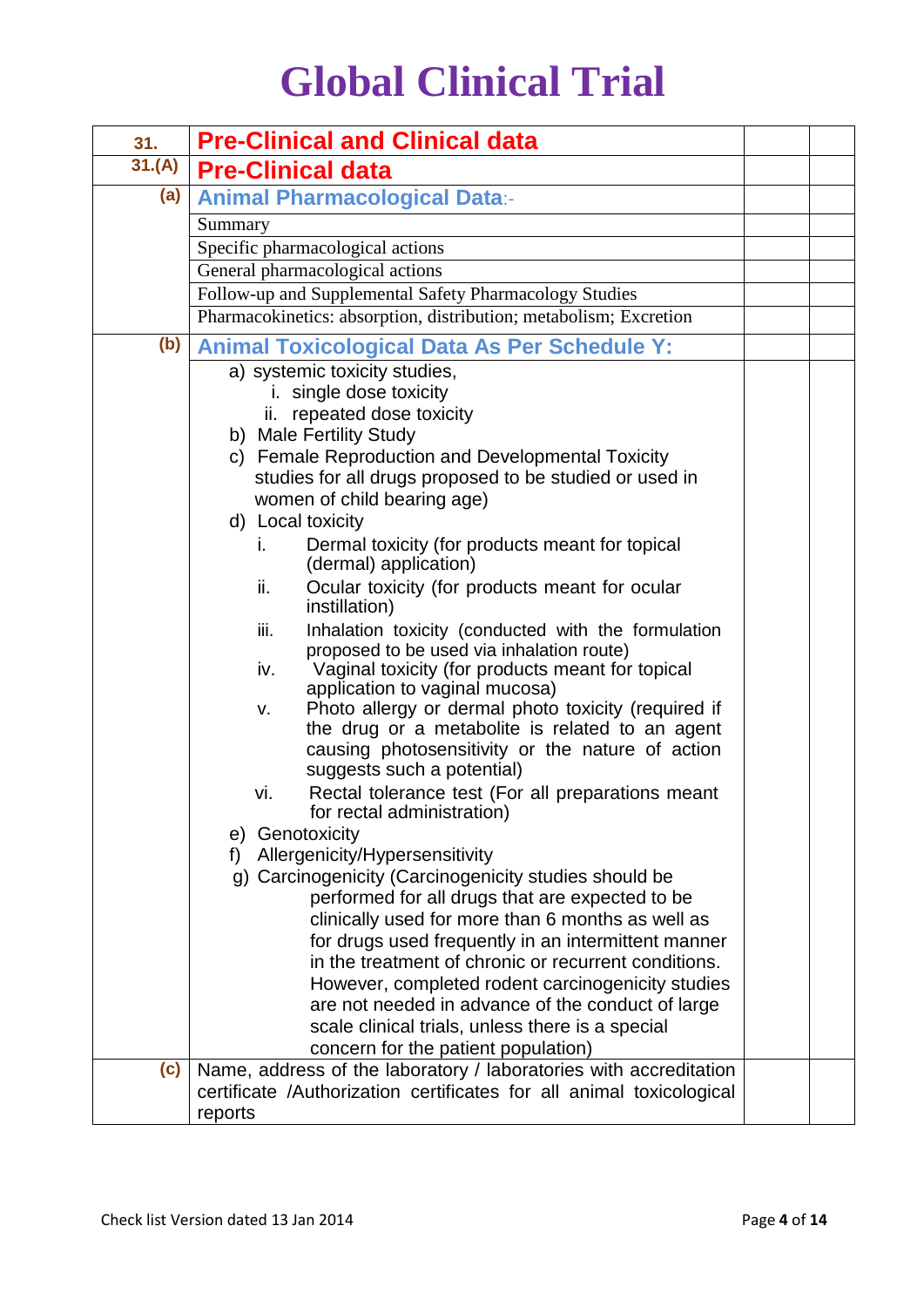| (d) | Reports of following toxicity studies should be submitted along<br>with clinical trial applications of different Phases for INDs:                                                                                                                                                                                    |  |
|-----|----------------------------------------------------------------------------------------------------------------------------------------------------------------------------------------------------------------------------------------------------------------------------------------------------------------------|--|
|     | <b>For Phase 1 Clinical Trial</b>                                                                                                                                                                                                                                                                                    |  |
|     | <b>Systemic Toxicity studies</b>                                                                                                                                                                                                                                                                                     |  |
|     | (i) Single dose toxicity studies                                                                                                                                                                                                                                                                                     |  |
|     | (ii) Dose Ranging Studies<br>(iii) Repeat-dose systemic toxicity studies of appropriate<br>duration to support the duration of proposed human<br>exposure.                                                                                                                                                           |  |
|     | Male fertility study<br>• In-vitro genotoxicity tests<br>Relevant local toxicity studies with proposed route of<br>clinical application (duration depending on proposed<br>length of clinical exposure)                                                                                                              |  |
|     | Allergenicity/Hypersensitivity tests (when there is a cause<br>for concern or for parenteral drugs, including dermal<br>application)                                                                                                                                                                                 |  |
|     | Photo-allergy or dermal photo-toxicity test (if the drug or a<br>metabolite is related to an agent causing photosensitivity<br>or the nature of action suggests such a potential)                                                                                                                                    |  |
|     | <b>For Phase II Clinical Trials</b>                                                                                                                                                                                                                                                                                  |  |
|     | Provide a summary of all the non-clinical safety data (listed above)<br>already submitted while obtaining the permissions for Phase I trial,<br>with appropriate references.                                                                                                                                         |  |
|     | In case of an application for directly starting a Phase II<br>trial - complete details of the non-clinical safety data<br>needed for obtaining the permission for Phase I trial, as<br>per the list provided above must be submitted.                                                                                |  |
|     | Repeat-dose systemic toxicity studies of appropriate<br>duration to support the duration of proposed human<br>exposure                                                                                                                                                                                               |  |
|     | In-vitro and In-vivo genotoxicity tests.<br>Segment II reproductive/developmental toxicity study (if<br>female patients of child bearing age are going to be<br>involved)                                                                                                                                            |  |
|     | <b>For Phase III Clinical Trials</b>                                                                                                                                                                                                                                                                                 |  |
|     | Provide a summary of all the non-clinical safety data (listed<br>above) already submitted while obtaining the permissions for<br>Phase I and II trials, with appropriate references.                                                                                                                                 |  |
|     | In case of an application for directly initiating a Phase III trial -<br>complete details of the non-clinical safety data needed for<br>obtaining the permissions for Phase I and II trials, as per the list<br>provided above must be provided.<br>Repeat-dose systemic toxicity studies of appropriate duration to |  |
|     | support the duration of proposed human exposure                                                                                                                                                                                                                                                                      |  |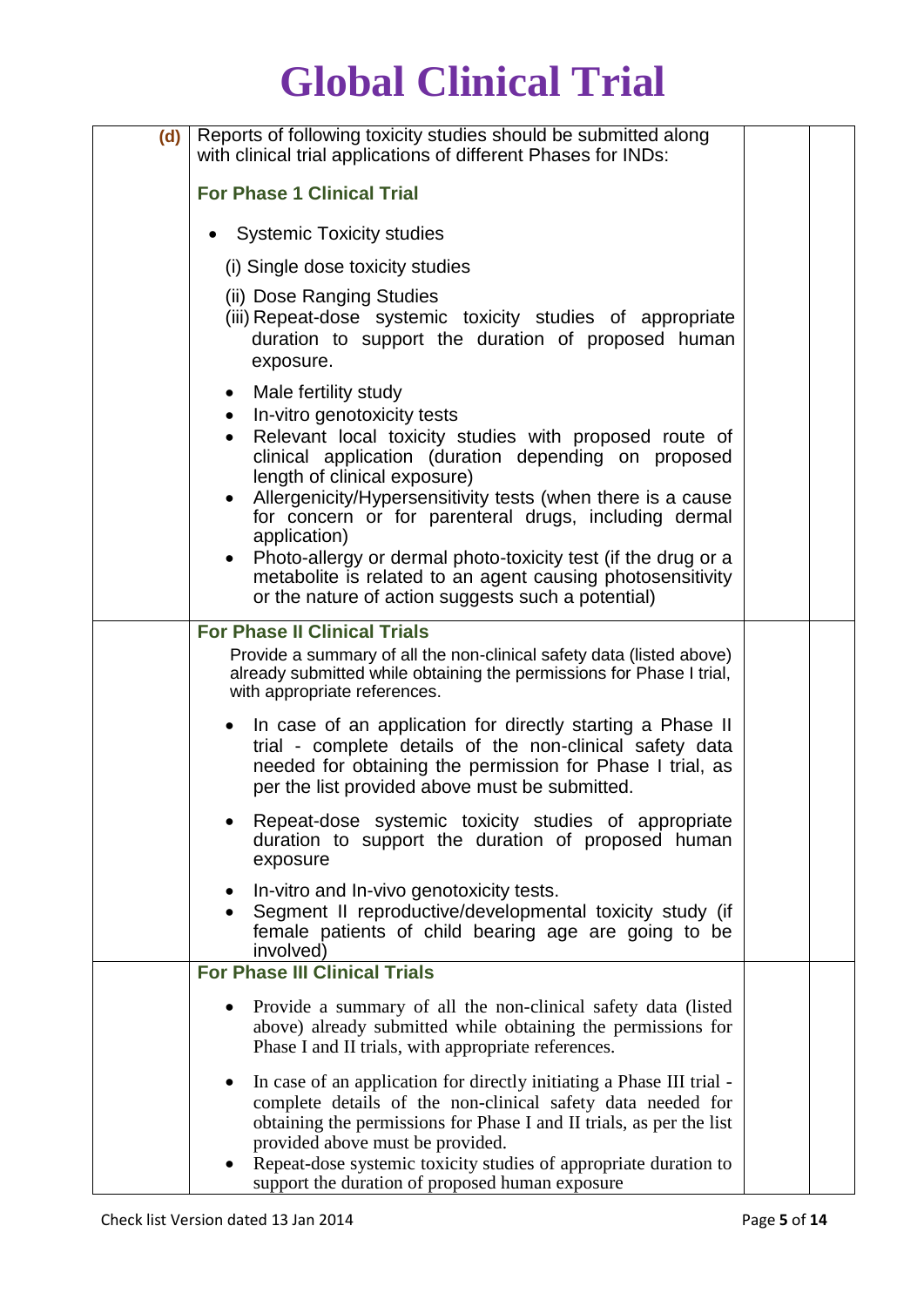|        | Reproductive/developmental toxicity studies<br>In-vitro and In-vivo genotoxicity tests<br>Segment I (if female patients of child bearing age are<br>going to be involved), and<br>Segment III (for drugs to be given to pregnant or nursing<br>mothers or where there are indications of possible<br>adverse effects on foetal development) |  |
|--------|---------------------------------------------------------------------------------------------------------------------------------------------------------------------------------------------------------------------------------------------------------------------------------------------------------------------------------------------|--|
|        | Carcinogenicity studies (when there is a cause for concern or<br>when the drug is to be used for more than 6 months).                                                                                                                                                                                                                       |  |
| 31.(B) | <b>Clinical Data</b>                                                                                                                                                                                                                                                                                                                        |  |
|        | Human / Clinical pharmacology (Phase I):-<br>L.<br>Summary<br>Specific Pharmacological effects<br>General Pharmacological effects<br>Pharmacokinetics,<br>absorption, distribution,<br>metabolism, excretion<br>• Pharmacodynamics / early measurement of drug<br>activity                                                                  |  |
|        | Therapeutic exploratory trials (Phase II):-<br>Ш.<br>Summary<br>• Study reports                                                                                                                                                                                                                                                             |  |
|        | Therapeutic confirmatory trials (Phase III):-<br>Ш.<br>Summary<br>Individual study reports with listing of sites and<br>Investigators.                                                                                                                                                                                                      |  |
|        | <b>Special studies:-</b><br>Summary<br>Bio-availability / Bio-equivalence.<br>Other studies e.g. geriatrics, paediatrics, pregnant or<br>nursing women.                                                                                                                                                                                     |  |
|        | <b>PMS/ PSUR data (Phase IV):-</b><br>iv.                                                                                                                                                                                                                                                                                                   |  |

**Note:** Details of Animal Pharmacology & Animal Toxicology studies required to be carried out will be as per Appendix IV & Appendix III of Schedule Y of Drugs and Cosmetics Rules respectively. Depending upon the nature of new drugs and disease(s) specific additions/deletions may be made to the above requirement.

### **Submit the Executive summary (as per the attached format) in hard as well as soft copy.**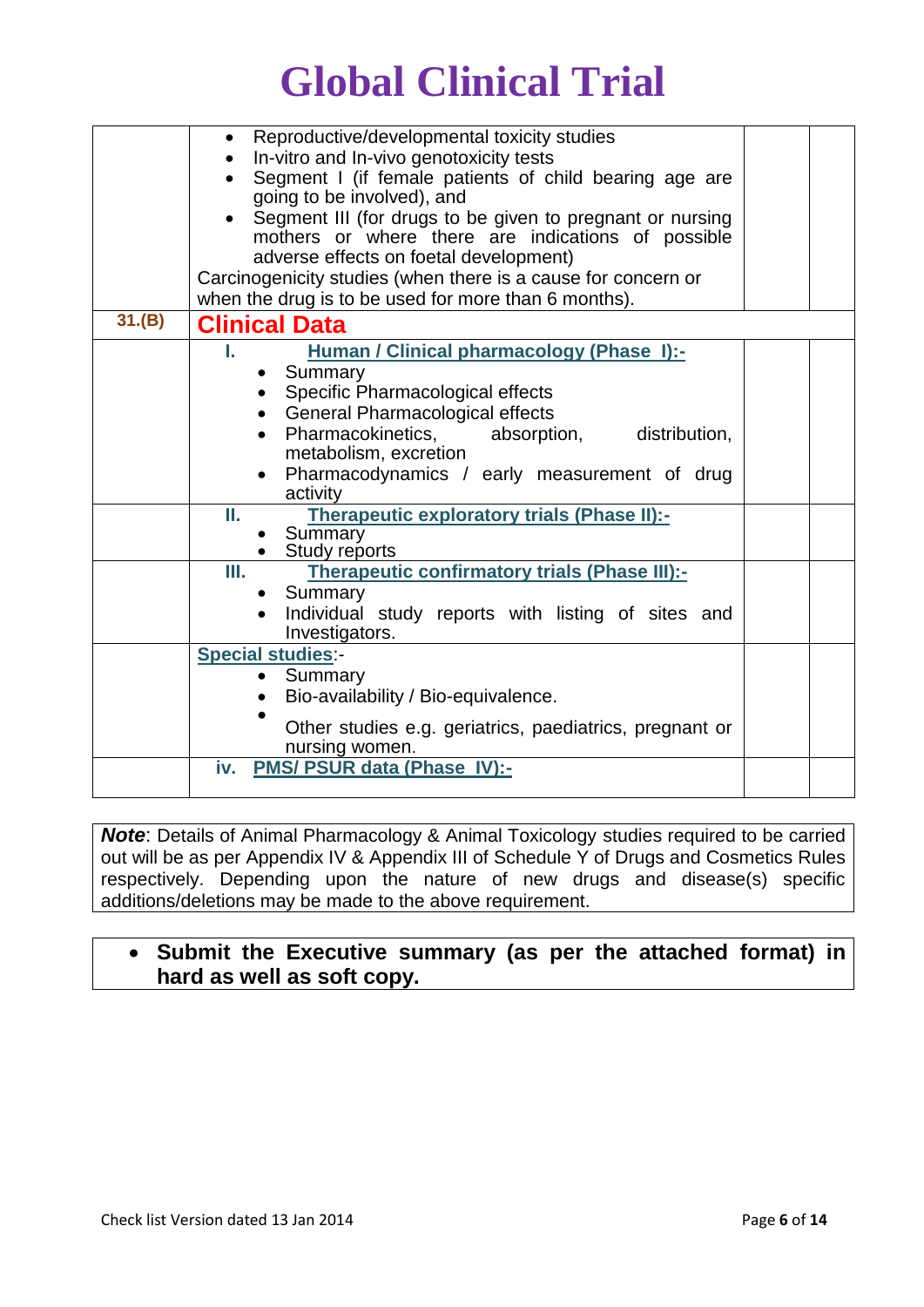### **2. Checklist for Protocol Amendment (GCT)**

### **Classification for major protocol amendment**:

- 1. Amendment with respect to age limit of subject, dose, and treatment duration.
- 2. Increase in number of subjects
- 3. Amendment in study design
- 4. Amendment in inclusion or exclusion criteria
- 5. Amendment in safety or efficacy parameters
- 6. Any other changes which has impact on safety of the subject

### **Checklist for Major Protocol Amendment:**

| S.No. | <b>CONTENTS</b>                                                                                                                                                                  | <b>YES</b> | <b>NO</b> | Annex.<br>No. |
|-------|----------------------------------------------------------------------------------------------------------------------------------------------------------------------------------|------------|-----------|---------------|
| 1.    | <b>Covering letter</b>                                                                                                                                                           |            |           |               |
| 2.    | Copy of CT permission letter                                                                                                                                                     |            |           |               |
| 3.    | Copy of previous protocol amendment approval letter, if<br>any                                                                                                                   |            |           |               |
| 4.    | Copy of the amended protocol                                                                                                                                                     |            |           |               |
| 5.    | Changes made in comparison (Tabular Form) with earlier<br>protocol to be presented with rationale and major<br>changes should be highlighted                                     |            |           |               |
| 6.    | Safety and efficacy data in support of proposed<br>amendment                                                                                                                     |            |           |               |
| 7.    | Copies of approval for the proposed amendment from the<br>Ethics Committees involved in all trial sites.                                                                         |            |           |               |
| 8.    | Regulatory approval from participating<br>key<br>country/countries (in case of language other than English,<br>English Translated version along with Translation<br>Certificate) |            |           |               |

#### **Checklist for Minor Protocol Amendment:**

|       |                                                                                                    |            |           | Annex. |
|-------|----------------------------------------------------------------------------------------------------|------------|-----------|--------|
| S.No. | <b>CONTENTS</b>                                                                                    | <b>YES</b> | <b>NO</b> | No.    |
| 1.    | <b>Covering letter</b>                                                                             |            |           |        |
| 2.    | Copy of CT permission letter                                                                       |            |           |        |
| 3.    | Copy of previous protocol amendment approval letter, if                                            |            |           |        |
|       | any                                                                                                |            |           |        |
| 4.    | Copy of the amended protocol                                                                       |            |           |        |
| 5.    | Changes made in comparison (Tabular Form) with earlier<br>protocol to be presented with rationale. |            |           |        |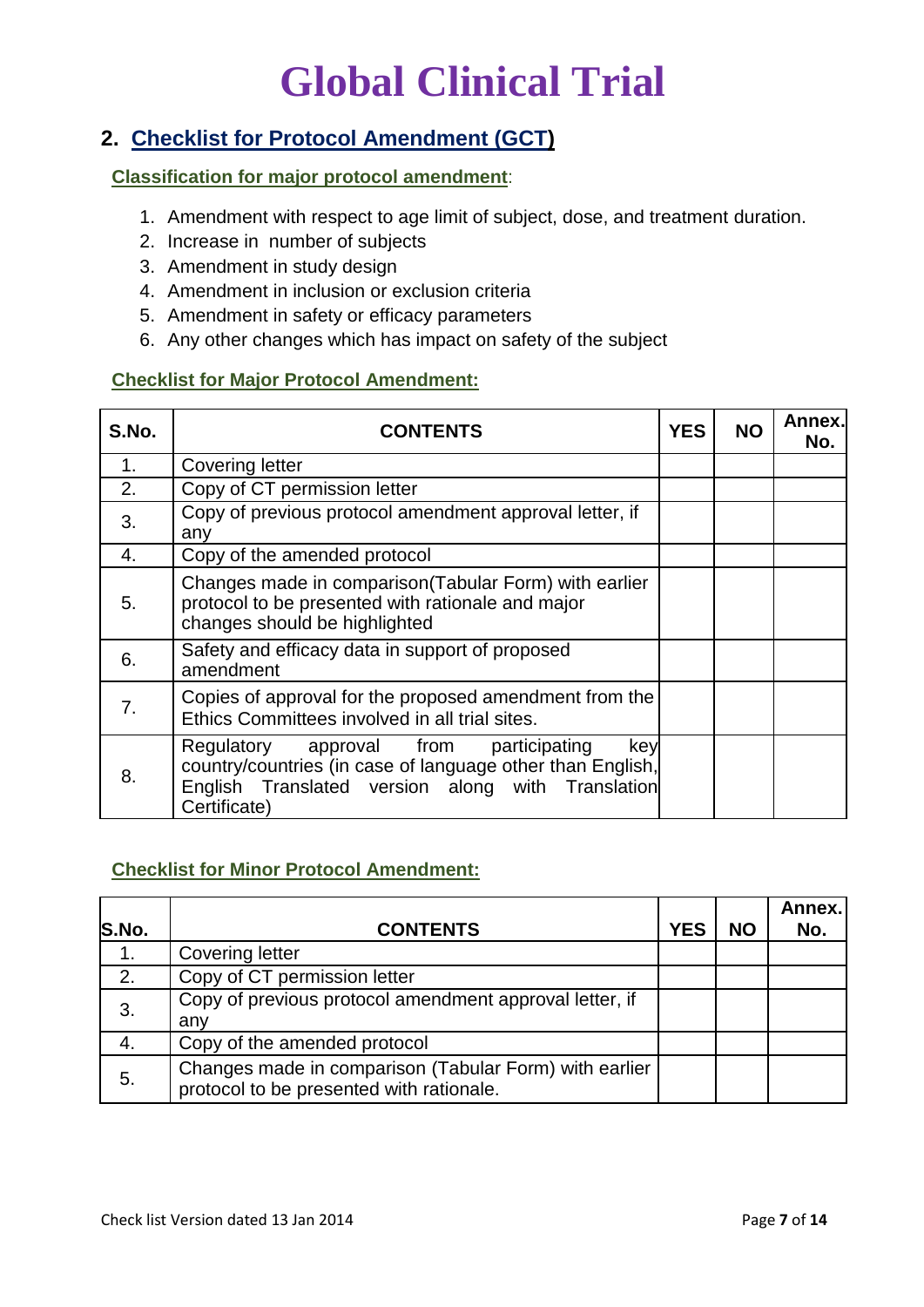### **3. Checklist for Import License (GCT)**

### **1. In case of fresh Test License**

| S.No. | <b>CONTENTS</b>                                                                                                                                                                        | <b>YES</b> | <b>NO</b> | Annex.<br>No. |
|-------|----------------------------------------------------------------------------------------------------------------------------------------------------------------------------------------|------------|-----------|---------------|
| 1.    | <b>Covering letter</b>                                                                                                                                                                 |            |           |               |
| 2.    | TR-6 challan of required amount; bank's stamp for cheque<br>realization (a fee of one hundred rupees for a single drug<br>and Additional fee of fifty rupees or each additional drug). |            |           |               |
| 3.    | Application in Form-12, sign, date, stamp, country<br>from<br>which the drugs to be imported                                                                                           |            |           |               |
| 4.    | Justification for quantity to be imported                                                                                                                                              |            |           |               |
| 5.    | Copy of CT permission letter                                                                                                                                                           |            |           |               |
| 6.    | GMP Status of the manufacturing site where the<br>investigational product is manufactured.                                                                                             |            |           |               |

### **NOTE**: Separate application under Form 12 and fees are required for import from different countries.

The following additional documents need to be submitted in case of Test Licence of balance quantity/ additional quantity / expiry of validity of Test Licence

- 1. Debit sheet
- 2. Justification for the additional quantity to be imported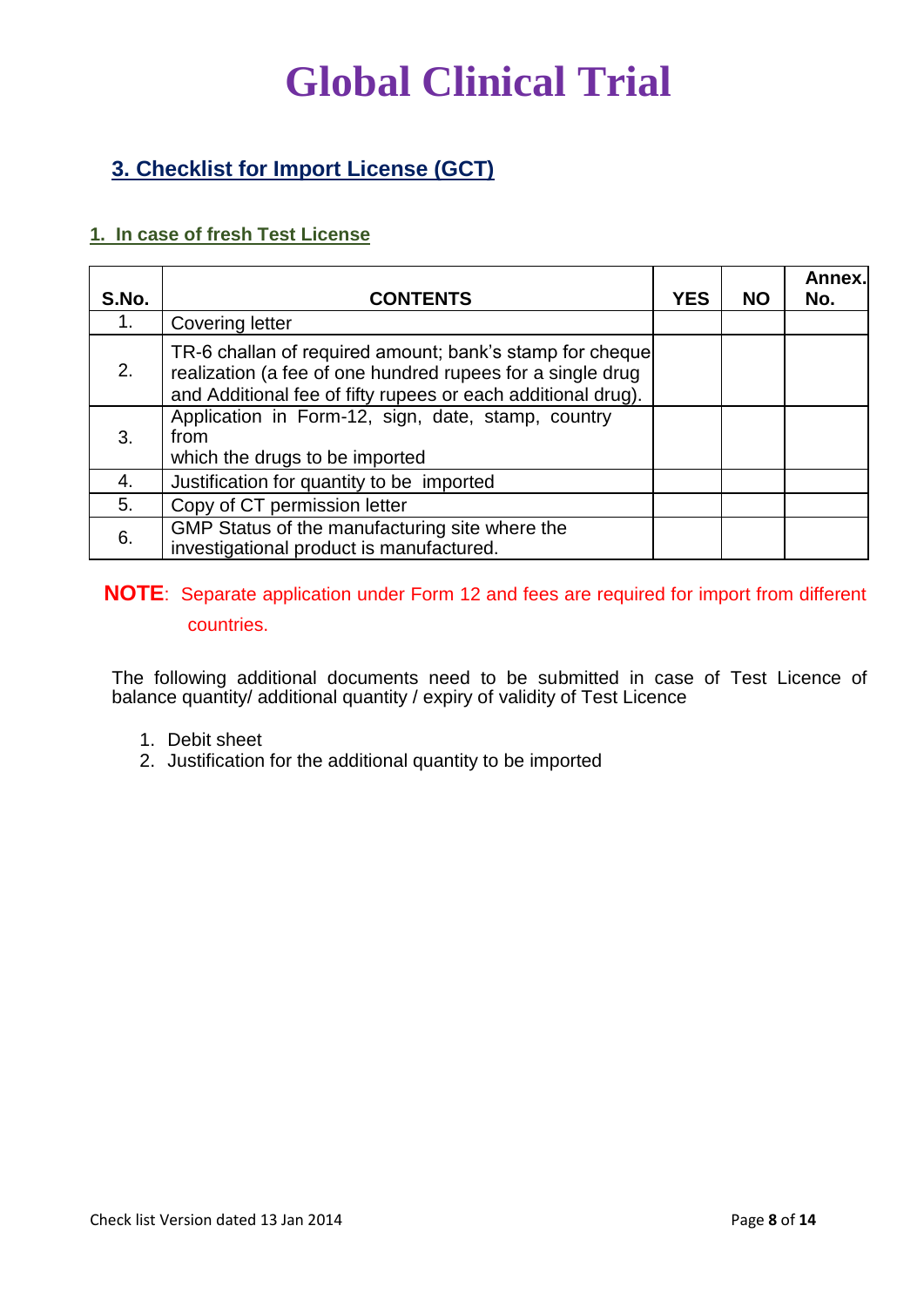## **Global Clinical Trial 4. Checklist for Site Addition/ Deletion/ Closure/ Change in PI**

### **A. Site Addition**

| <b>S. No.</b> | <b>CONTENTS</b>                                                                                                                                                       | <b>YES</b> | NO. | <b>Annex</b><br>No. |
|---------------|-----------------------------------------------------------------------------------------------------------------------------------------------------------------------|------------|-----|---------------------|
| 1.            | Covering letter                                                                                                                                                       |            |     |                     |
| 2.            | Copy of CT permission letter                                                                                                                                          |            |     |                     |
| 3.            | Copy of previous protocol amendment approval letter, if any                                                                                                           |            |     |                     |
| 4.            | Undertaking by the Investigators as per Appendix VII of<br>Schedule" Y":-<br>(Ethics Committee should be of same area where the site is<br>located.)                  |            |     |                     |
| 5.            | (a) CV/ Statement of Qualification<br>(b) Furnish details on the total number of trials being<br>undertaken currently by the proposed Investigator.                   |            |     |                     |
| 6.            | Copy of Ethics committee approval letter, if available                                                                                                                |            |     |                     |
| 7.            | Whether the clinical study site is a Private Clinic/Private<br>hospital/Nursing home/ Govt. Hospital.                                                                 |            |     |                     |
| 8.            | Details of the medical facility /Hospitals: Number of beds,<br>Whether it is equipped with super specialty or multi-specialty<br>facilities and emergency facilities. |            |     |                     |
| 9.            | Whether the study site has institutional Ethics Committee or<br><b>Independent Ethics Committee</b>                                                                   |            |     |                     |
| 10.           | Name, address and registration number of Institutional Ethics<br>Committee                                                                                            |            |     |                     |

### **B. Site Closure/Deletion**

| <b>S. No.</b>    | <b>CONTENTS</b>                                                                                                                                  | <b>YES</b> | <b>NO</b> | <b>Annex</b><br>No. |
|------------------|--------------------------------------------------------------------------------------------------------------------------------------------------|------------|-----------|---------------------|
| 1.               | <b>Covering letter</b>                                                                                                                           |            |           |                     |
| 2.               | Copy of CT permission letter                                                                                                                     |            |           |                     |
| 3.               | Copy of previous protocol amendment approval letter, if any                                                                                      |            |           |                     |
| $\overline{4}$ . | Reason for closure                                                                                                                               |            |           |                     |
| 5.               | Subject enrolment status                                                                                                                         |            |           |                     |
| 6.               | Procedure for subject follow up at the given site                                                                                                |            |           |                     |
| 7.               | Copy of Ethics committee notification                                                                                                            |            |           |                     |
| 8.               | Copy of Ethics committee approval letter, if available                                                                                           |            |           |                     |
| 9.               | Copy of summary report                                                                                                                           |            |           |                     |
| 10.              | Safety measures after discontinuation &/or premature<br>closure/termination of the study/study site.                                             |            |           |                     |
| 11.              | Ethic committee opinion for premature close-out of the study<br>site vis-à-vis & rights of the subjects enrolled & exposed to<br>the study drug. |            |           |                     |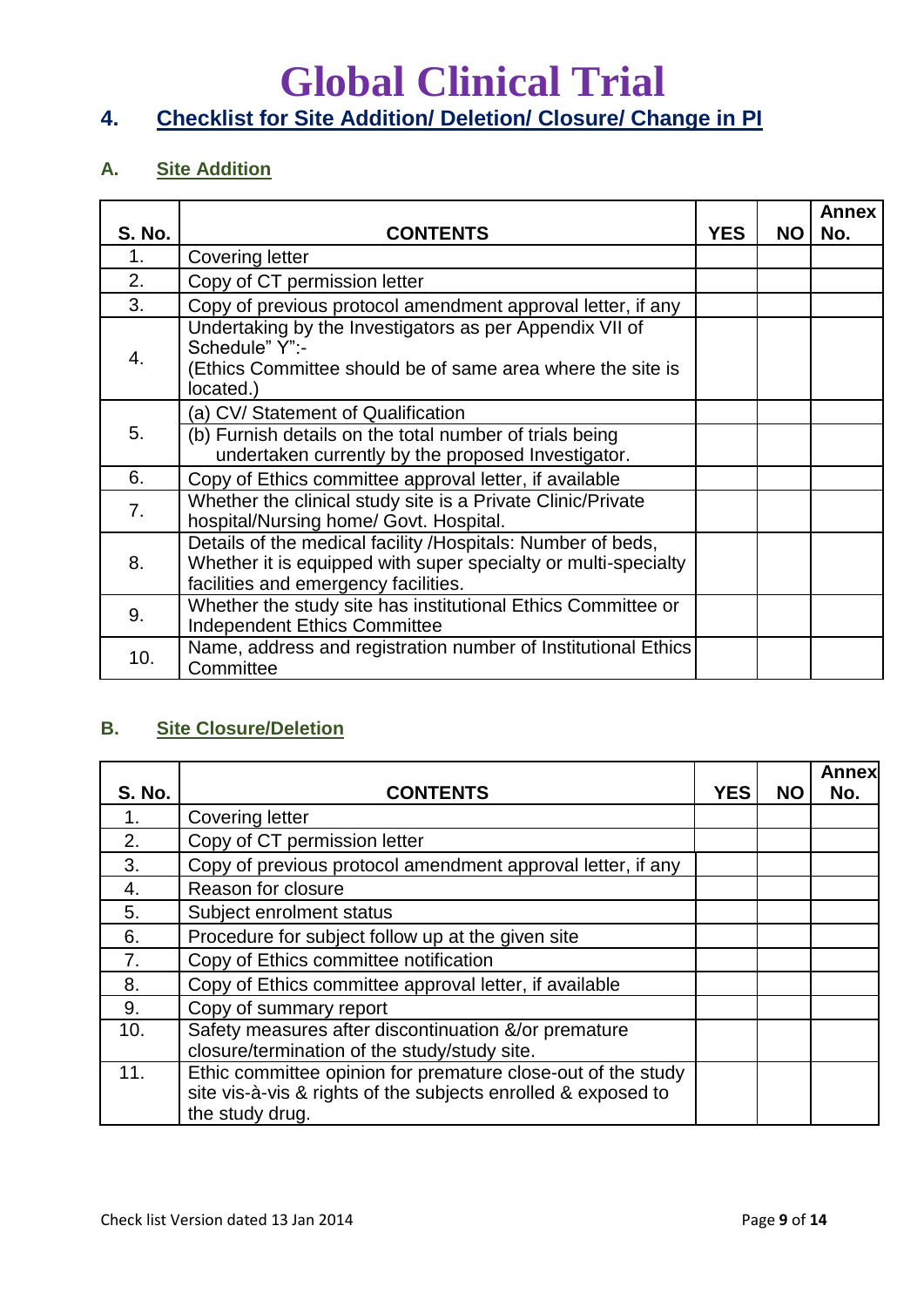### **c. Change in Site Address**

| <b>S. No.</b> | <b>CONTENTS</b>                                                                                                                                                                    | <b>YES</b> | ΝO | <b>Annex</b><br>No. |
|---------------|------------------------------------------------------------------------------------------------------------------------------------------------------------------------------------|------------|----|---------------------|
| 1.            | <b>Covering letter</b>                                                                                                                                                             |            |    |                     |
| 2.            | Copy of CT permission letter                                                                                                                                                       |            |    |                     |
| 3.            | Copy of previous protocol amendment approval letter, if any                                                                                                                        |            |    |                     |
| 4.            | Reason for site address change                                                                                                                                                     |            |    |                     |
| 5.            | Undertaking by the Investigators as per Appendix VII of<br>Schedule Y on Original letter lead of new site. (Ethics<br>Committee should be of same area where the site is located.) |            |    |                     |
| 6.            | CV/ Statement of Qualification                                                                                                                                                     |            |    |                     |
| 7.            | Copy of Ethics committee approval letter (earlier/old site and<br>the proposed/new site)                                                                                           |            |    |                     |
| 8.            | Whether the clinical study site is a Private Clinic/Private<br>hospital/Nursing home/ Govt. Hospital.                                                                              |            |    |                     |
| 9.            | Details of the medical facility /Hospitals: Number of beds,<br>Whether it is equipped with super specialty or multi-specialty<br>facilities and emergency facilities.              |            |    |                     |
| 10.           | Name, address and registration number of Institutional Ethics<br>Committee                                                                                                         |            |    |                     |
| 11.           | Subject enrolment status at the earlier/old site                                                                                                                                   |            |    |                     |

### **D. Change in Investigator**

| <b>S. No.</b> | <b>CONTENTS</b>                                                                                                                                        | <b>YES</b> | <b>NO</b> | <b>Annex</b><br>No. |
|---------------|--------------------------------------------------------------------------------------------------------------------------------------------------------|------------|-----------|---------------------|
|               | Covering letter                                                                                                                                        |            |           |                     |
| 2.            | Copy of CT permission letter                                                                                                                           |            |           |                     |
| 3.            | Copy of previous protocol amendment approval letter, if any                                                                                            |            |           |                     |
| 4.            | Reason for change of Investigator in same site                                                                                                         |            |           |                     |
| 5.            | Undertaking from new Investigators as per Appendix VII of<br>Schedule" Y":-<br>(Ethics Committee should be of same area where the site is<br>located.) |            |           |                     |
| 6.            | CV/ Statement of Qualification and MCI registration certificate<br>copies.                                                                             |            |           |                     |
| 7.            | Copy of Ethics committee approval letter, if available                                                                                                 |            |           |                     |

| Revised ICD in the view of compensation clause as per G.S.R. 53(E) dated 30th Jan<br>2013                     |
|---------------------------------------------------------------------------------------------------------------|
| Undertaking by the applicant to the licensing authority as required under G.S.R. 53(E)<br>dated 30th Jan 2013 |
|                                                                                                               |

**Note: E and F are to be submitted for all on going trials also.**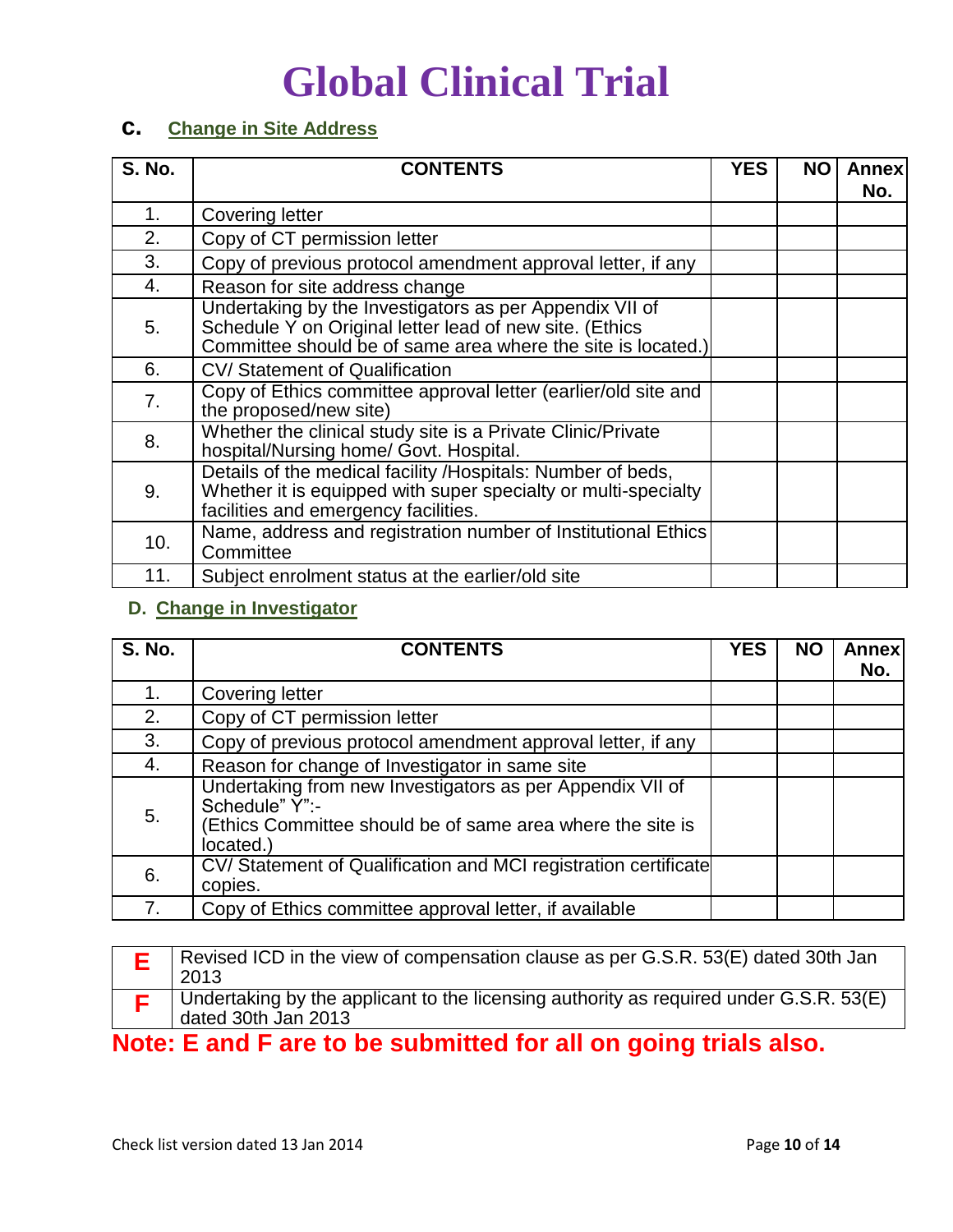### **Executive Summary**

### **Protocol Title and No. :**

#### **Section I : Investigational Medicinal Product**

|     | Product<br>Inve<br>Name<br>rational                         |  |
|-----|-------------------------------------------------------------|--|
| 1.1 | <b>TIME</b><br>109 t14<br>on<br>∵he∟<br>n.<br>-1114<br>™en. |  |

| 2.  | <b>Summary of Chemical and Pharmaceutical Information</b>   |         |                    |                      |            |  |
|-----|-------------------------------------------------------------|---------|--------------------|----------------------|------------|--|
| 2.1 | <b>Chemical Name</b>                                        |         |                    |                      |            |  |
| 2.2 | Dosage Form / composition                                   |         |                    |                      |            |  |
| 2.3 | Details of manufacturing site of IMP and<br>its GMP status. |         |                    |                      |            |  |
| 2.4 | Summary of stability data                                   |         |                    |                      |            |  |
|     |                                                             | Product | Primary<br>Package | Storage<br>Condition | Shelf-life |  |
|     |                                                             |         |                    |                      |            |  |

| $\mathbf{3}$ |                   | <b>Brief Summary of non-clinical studies</b>                                               |  |  |  |  |  |  |  |
|--------------|-------------------|--------------------------------------------------------------------------------------------|--|--|--|--|--|--|--|
| 3.1          | <b>Animal</b>     | Summary:                                                                                   |  |  |  |  |  |  |  |
|              | Pharmacology      | Specific pharmacological actions:                                                          |  |  |  |  |  |  |  |
|              |                   | General pharmacological actions:                                                           |  |  |  |  |  |  |  |
|              |                   | Follow-up and Supplemental Safety Pharmacology Studies:                                    |  |  |  |  |  |  |  |
|              |                   | Pharmacokinetics: absorption, distribution; metabolism; excretion                          |  |  |  |  |  |  |  |
|              |                   |                                                                                            |  |  |  |  |  |  |  |
|              |                   |                                                                                            |  |  |  |  |  |  |  |
|              |                   | Classifications<br>GLP<br>Duration<br>Study<br>Species<br>Dosing<br>Test<br>Dose<br>Result |  |  |  |  |  |  |  |
|              |                   | articles<br>No.<br>(mg/kg)<br>Compliance<br>route                                          |  |  |  |  |  |  |  |
|              |                   | Assay                                                                                      |  |  |  |  |  |  |  |
|              |                   | In Vitro                                                                                   |  |  |  |  |  |  |  |
|              |                   | <b>Studies</b><br>In Vivo                                                                  |  |  |  |  |  |  |  |
|              |                   | <b>Studies</b>                                                                             |  |  |  |  |  |  |  |
|              |                   |                                                                                            |  |  |  |  |  |  |  |
| 3.2          | <b>Animal</b>     | a) Systemic toxicity studies,                                                              |  |  |  |  |  |  |  |
|              | <b>Toxicology</b> | Single dose toxicity                                                                       |  |  |  |  |  |  |  |
|              |                   | Repeated dose toxicity<br>Ĥ.                                                               |  |  |  |  |  |  |  |
|              |                   | b) Male Fertility Study                                                                    |  |  |  |  |  |  |  |
|              |                   | Female Reproduction and Developmental Toxicity Studies (For all drugs<br>C)                |  |  |  |  |  |  |  |
|              |                   | proposed to be studied or used in women of child bearing age)                              |  |  |  |  |  |  |  |
|              |                   | d) Local toxicity                                                                          |  |  |  |  |  |  |  |
|              |                   | Dermal toxicity (for products meant for topical/dermal application)<br>ii.                 |  |  |  |  |  |  |  |
|              |                   | iii. Ocular toxicity (for products meant for ocular instillation)                          |  |  |  |  |  |  |  |
|              |                   | iv. Inhalation toxicity (conducted with the formulation proposed to be                     |  |  |  |  |  |  |  |
|              |                   | used via inhalation route)                                                                 |  |  |  |  |  |  |  |
|              |                   | Vaginal toxicity (for products meant for topical application to vaginal<br>V.              |  |  |  |  |  |  |  |
|              |                   | mucosa)                                                                                    |  |  |  |  |  |  |  |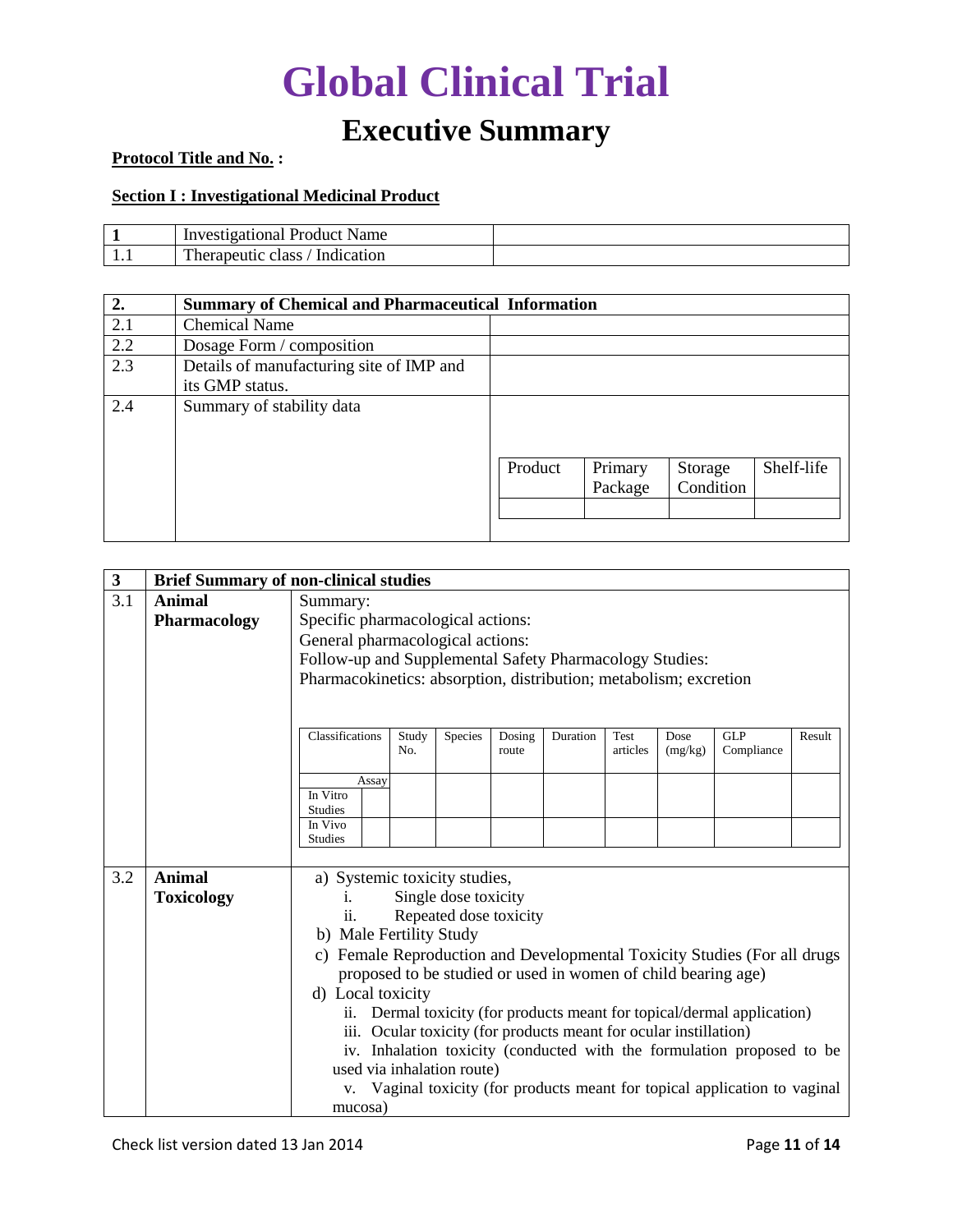|     |                              | vi. Photo allergy or dermal photo toxicity (required if the drug or a       |  |  |  |  |  |
|-----|------------------------------|-----------------------------------------------------------------------------|--|--|--|--|--|
|     |                              | metabolite is related to an agent causing photosensitivity or the nature of |  |  |  |  |  |
|     |                              | action suggests such a potential)                                           |  |  |  |  |  |
|     |                              | vii. Rectal tolerance test (For all preparations meant for rectal           |  |  |  |  |  |
|     |                              | administration)                                                             |  |  |  |  |  |
|     |                              | e) Genotoxicity                                                             |  |  |  |  |  |
|     |                              | f) Allergenicity/Hypersensitivity                                           |  |  |  |  |  |
|     |                              | g) Carcinogenicity                                                          |  |  |  |  |  |
| 3.3 | Whether toxicity             |                                                                             |  |  |  |  |  |
|     | data<br>study                |                                                                             |  |  |  |  |  |
|     | submitted is as per          |                                                                             |  |  |  |  |  |
|     | requirement<br><sub>of</sub> |                                                                             |  |  |  |  |  |
|     | Schedule Y. If not           |                                                                             |  |  |  |  |  |
|     | specify and same             |                                                                             |  |  |  |  |  |
|     | along<br>with                |                                                                             |  |  |  |  |  |
|     | Justification.               |                                                                             |  |  |  |  |  |

| 4.         | <b>Summary of clinical studies</b>                            |                                        |                                                                                                                                                                                                                                                                                                                                                                                                                                                                                                                                                                                                                     |                    |                     |                       |
|------------|---------------------------------------------------------------|----------------------------------------|---------------------------------------------------------------------------------------------------------------------------------------------------------------------------------------------------------------------------------------------------------------------------------------------------------------------------------------------------------------------------------------------------------------------------------------------------------------------------------------------------------------------------------------------------------------------------------------------------------------------|--------------------|---------------------|-----------------------|
| 4.1        | Phase I                                                       |                                        |                                                                                                                                                                                                                                                                                                                                                                                                                                                                                                                                                                                                                     |                    |                     |                       |
| 4.2        | Phase II                                                      |                                        |                                                                                                                                                                                                                                                                                                                                                                                                                                                                                                                                                                                                                     |                    |                     |                       |
| 4.3        | Phase III                                                     |                                        |                                                                                                                                                                                                                                                                                                                                                                                                                                                                                                                                                                                                                     |                    |                     |                       |
| 4.4<br>4.5 | Summary of Phase I/II/III<br>Proof of concept studies, if any | Special studies<br>$\bullet$<br>Phases | Human / Clinical pharmacology (Phase I)<br>Summary<br>Specific Pharmacological effects<br>General Pharmacological effects<br>Pharmacokinetics, absorption, distribution,<br>metabolism, excretion<br>Pharmacodynamics<br>Therapeutic exploratory trials (Phase II)<br>Summary<br>Study reports as given in Appendix II of Schedule Y<br>Therapeutic confirmatory trials (Phase III)<br>Summary<br>Individual study reports with listing of sites and<br>Investigators.<br>Summary<br>Bio-availability / Bio-equivalence.<br>Other studies e.g. geriatrics, paediatrics, pregnant or<br>nursing women<br>Description | No. of<br>Subjects | Primary<br>Endpoint | Secondary<br>Endpoint |
| 5.         | Justifications for the proposed studies:                      |                                        |                                                                                                                                                                                                                                                                                                                                                                                                                                                                                                                                                                                                                     |                    |                     |                       |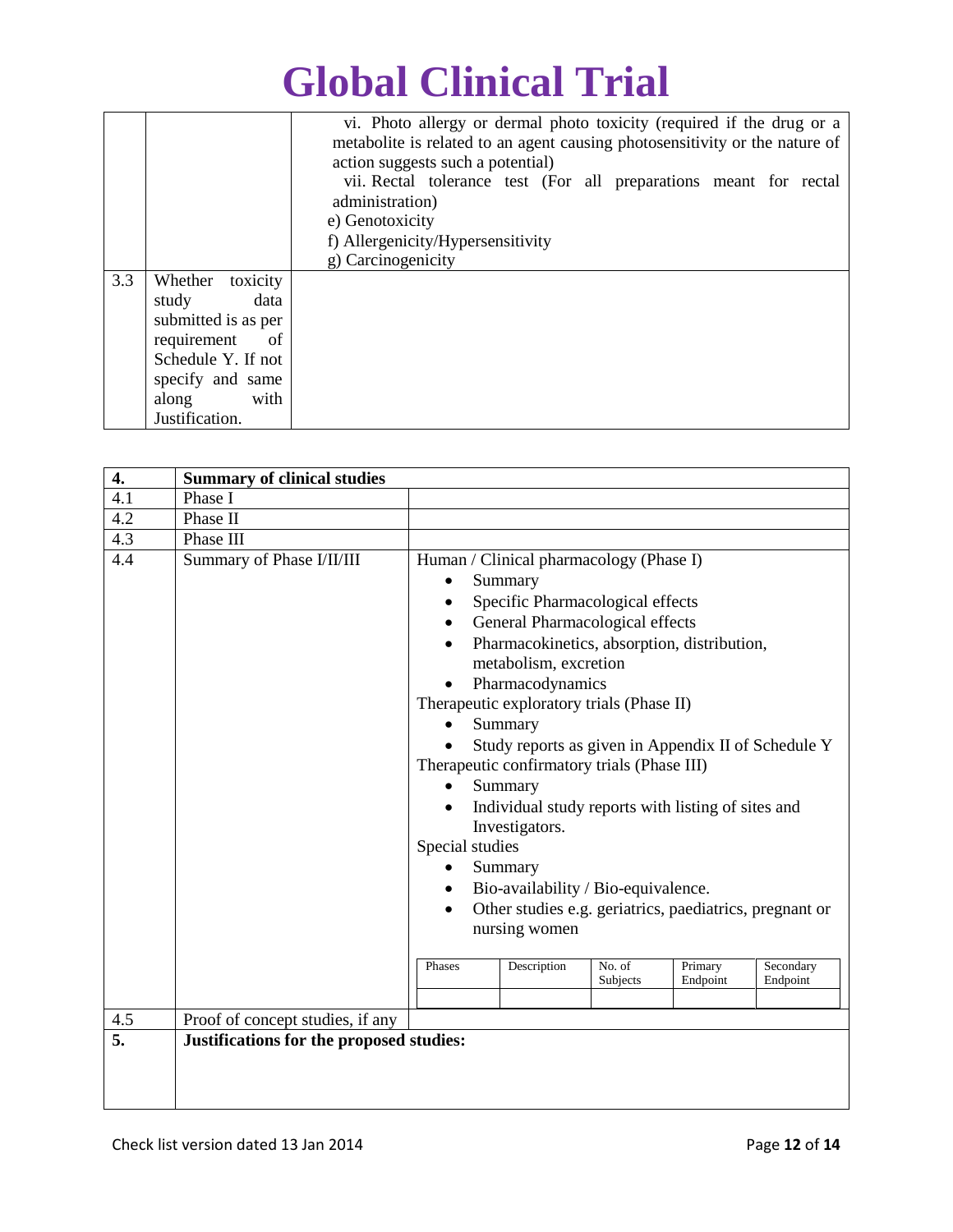| 5.1 | Scientific rationale for the study and        |  |
|-----|-----------------------------------------------|--|
|     | justification of dose level and treatment     |  |
|     | duration                                      |  |
|     | (Provide reference to specific studies)       |  |
|     | which have been used to arrive at close /     |  |
|     | treatment duration)                           |  |
| 5.2 | Justification for inclusion of<br>special     |  |
|     | populations e.g. pediatrics, geriatrics,      |  |
|     | pregnant women etc, if any.                   |  |
| 5.3 | Comparator (if placebo is used a              |  |
|     | comparator, provide justification in light of |  |
|     | requirement of therapy for trial subjects     |  |

### **Section II: Summary of Protocol**

| Sr. No.          | <b>Item</b>                                                  | <b>Details</b> |
|------------------|--------------------------------------------------------------|----------------|
| 1.               | Protocol Title                                               |                |
| 2.               | <b>Patient Population</b>                                    |                |
| $\overline{3}$ . | Study design including flow chart of the study               |                |
| 4.               | Subject eligibility criteria                                 |                |
| 5.               | Assessment of efficacy                                       |                |
| 6.               | Assessment of safety                                         |                |
| 7.               | Clinical laboratories participating in the study             |                |
| 8.               | Summary of data analysis plan                                |                |
| 9.               | Names of the participating countries in the                  |                |
|                  | proposed study.                                              |                |
| 10.              | Regulatory status<br>of the<br>protocol<br>under             |                |
|                  | consideration. If approved,                                  |                |
|                  | Whether copy of approval / copy of notification              |                |
|                  | (in case of USFDA) should be submitted.                      |                |
| 11.              | Details of Investigational sites in India along              |                |
|                  | with investigators and details of respective ethics          |                |
|                  | committees (EC).                                             |                |
| 12.              | Names of EC who have already approved or                     |                |
|                  | rejected the study proposal.                                 |                |
| 13.              | Whether undertaking of all the investigators as              |                |
|                  | per appendix VII of Schedule Y has been                      |                |
|                  | submitted.                                                   |                |
| 14.              | Total number of subject proposed to be enrolled              |                |
| 15.              | globally.<br>Total number of subject proposed to be enrolled |                |
|                  | in India.                                                    |                |
| 16.              | Whether patient information sheet and informed               |                |
|                  | consent form, as per appendix V of schedule Y                |                |
|                  | submitted. Please annex. Copy.(It should include             |                |
|                  | compensation clause as per GSR 53(E) dated 30                |                |
|                  | Jan 2013                                                     |                |
| 17.              | Brief summary on Standard of care proposed to                |                |
|                  | be provided to the subject                                   |                |